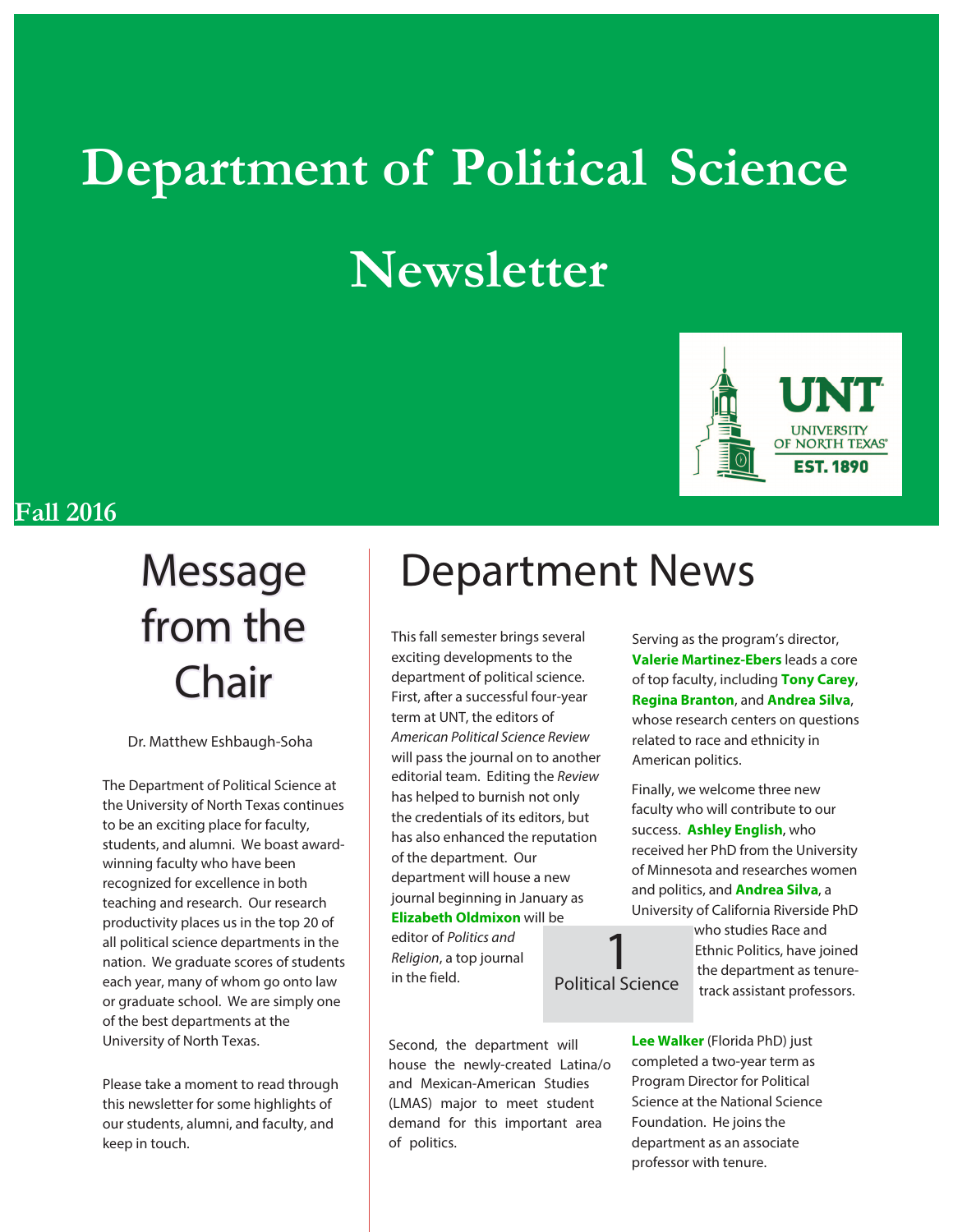#### Faculty Travel

Professor John Ishiyama delivered the keynote address entitled "Is Democracy Necessary for Good Governance" at the 9th International Conference on African Development at Addis Ababa University, Ethiopia, on May 28, 2016.

Professors Kimi King and Jim Meernik traveled to The Hague, Netherlands and throughout the former Yugoslavia to present the results of their study of those who testified before the International Criminal Tribunal for the Former Yugoslavia.



Jackie DeMeritt



Professor T. David Mason, Johnie Christian Family Peace Professor, receives the UNT Foundation Eminent Faculty Award in May.

### Faculty News

The department's successful run on UNT awards continues into the 2016 academic year! **Jackie DeMeritt** won the UNT Early Career Award, which recognizes her outstanding research accomplishments. **Valerie Martinez-Ebers** is our most recent colleague to be recognized as a Distinguished University Research Professor.

The department's receipt of UNT Foundation awards also continues in 2016. After winning the Foundation's Faculty Leadership award last year, **Dave Mason** has earned the Eminent Faculty Award, serving as an inspiration for the entire UNT community. Not to be

outdone, **Wendy Watson** has also won two Foundation awards in a row, adding the Foundation's Outstanding Lecturer Award to her 2015 JH Shelton Excellence in Teaching award.

Three faculty begin the 2016 academic year at a new rank. Congratulations to **Glen Biglaiser**, our current graduate adviser, and **Regina Branton** who were promoted to professor, and to **Bethany Blackstone**, also Honors Faculty In Residence, who was promoted to associate professor with tenure.

All of our award-winning faculty will be honored at the Salute to Faculty Excellence Dinner in September.

#### Connect with UNT Political Science!



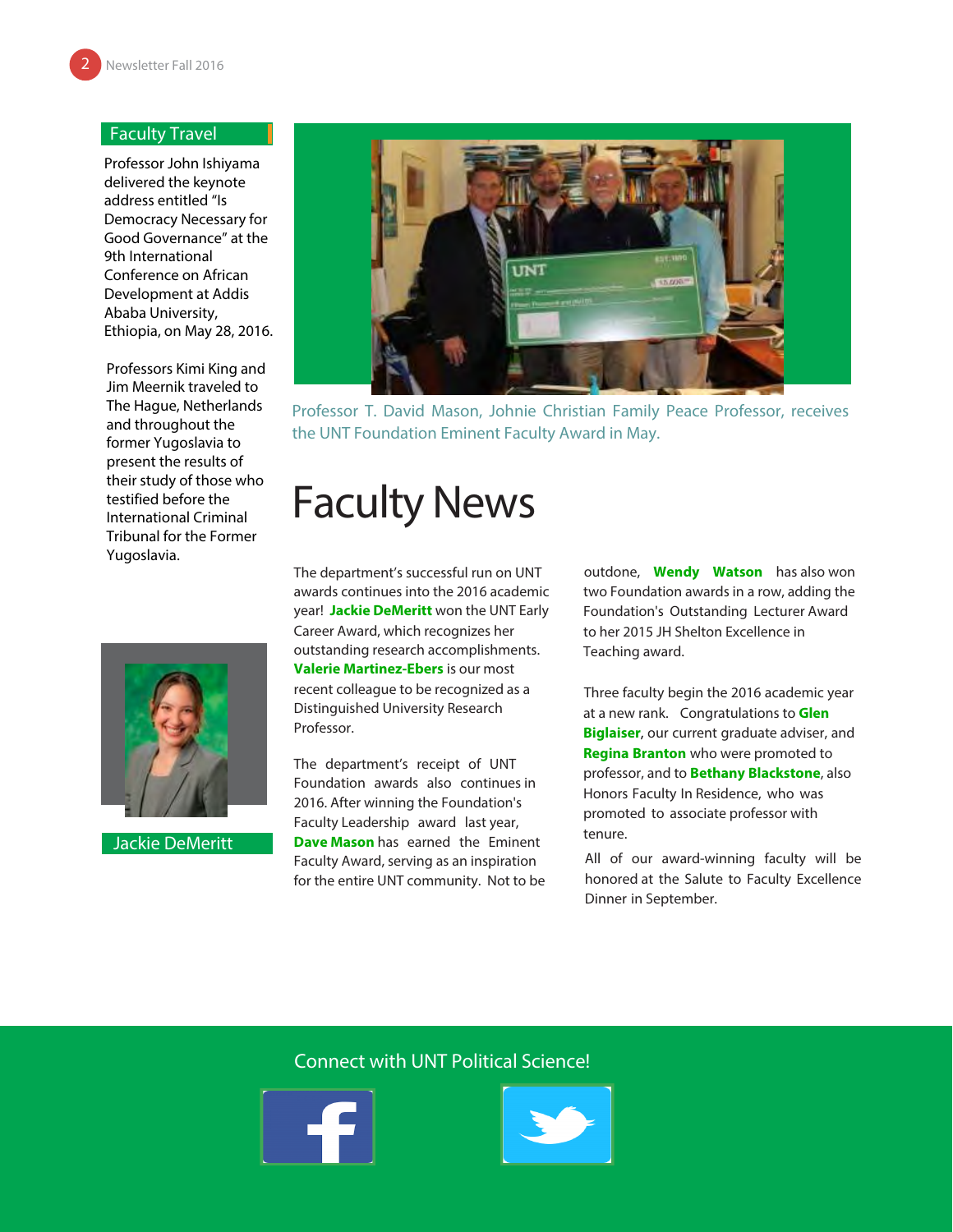

## Student Spotlight

A political science major at the University of North Texas, Rachel Torres graduated summa cum laude in May 2016.

**Rachel Torres** was a McNair Scholar and participated in the department's National Science Foundation-sponsored Research Experience for Undergrads. In 2016, she received the Political Science Department's Outstanding Undergraduate Award.

Rachel's research interests focus on how the push-pull factors of migration influence the political and social acculturation of Latinos in the United States.

She has presented her research at the Research Experience for Undergrads Scholars Day and the McNair Scholars Day at UNT. Additionally, Rachel presented her work at the Midwest Political Science Association Annual meeting in the spring of 2016. She is currently pursuing her Ph.D. in political science at the University of Iowa. After completing her Ph.D., Rachel intends to hold an academic position in a research institution where she can continue to pursue her research interests and share her knowledge with others.

#### Scholarship Winners

**Domingo Garcia Scholarship** Keanna Wiggins

**Steven Poe Scholarships** Maham Khan Tyler Yates

**Frank Feigert Scholarship** Alexa King



Rachel Torres

#### Student Awards

**Clovis C Morrison Award for Best Pre-Law Student** Demi Allen

**Sam B. McAllister Award for Most Outstanding Graduate Student** Samantha Pettey

**Pender Award for Best Graduate Paper** Mustafa Kirisci

#### **Support Political Science**

Please consider giving to one of the following funds to help students and our research.

**\* C. Neal and Carol Tate PhD Fund** Honors the late Neal Tate, former professor at UNT, and provides financial assistance to PhD students in the department.

**\* Domingo Garcia Scholarship** A fund to honor Domingo Garcia and provide scholarships to students of political science.